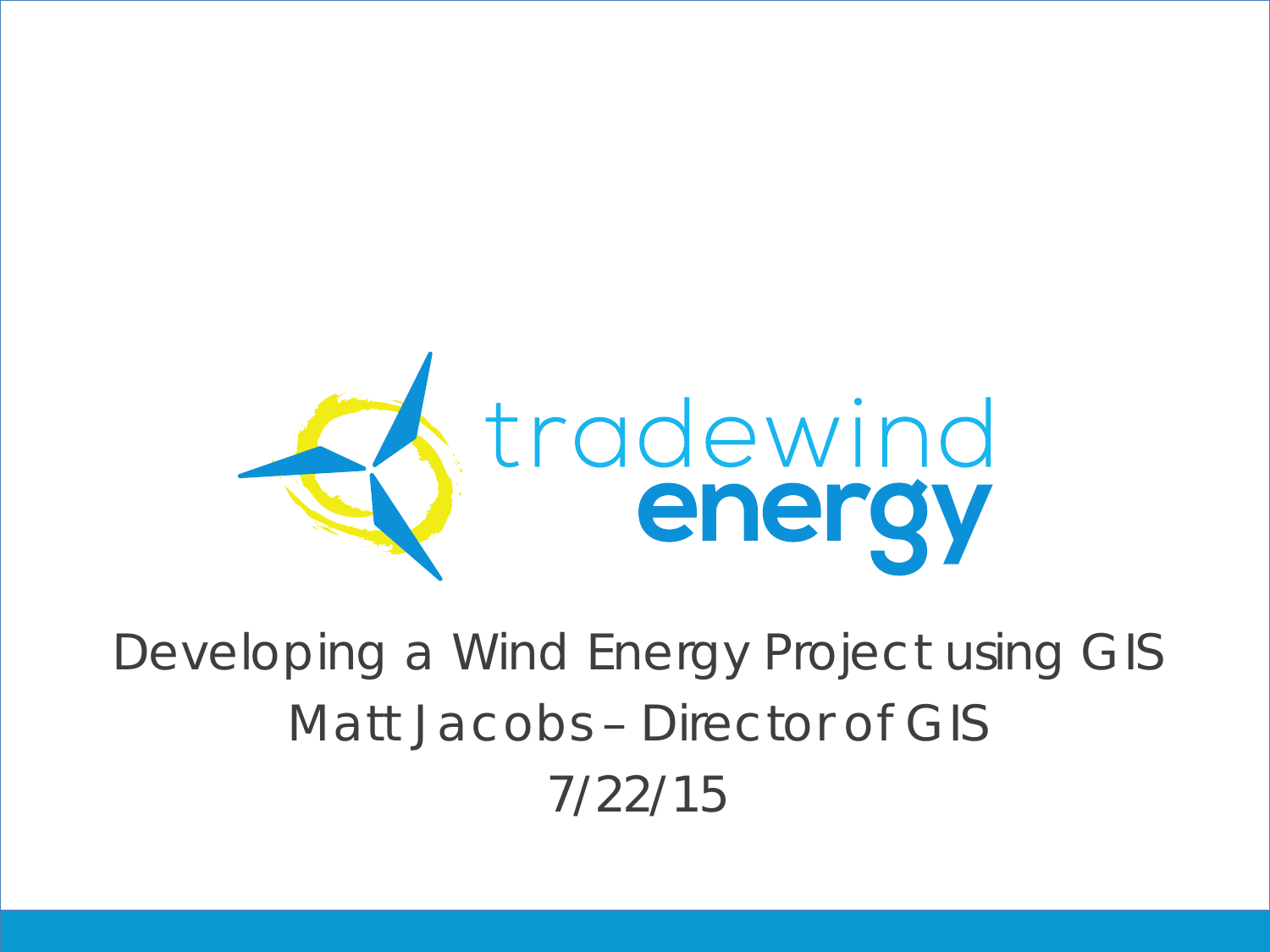### **Wind Energy: A Growing Industry**

#### Solid Growth

Wind energy has become more than 4% of the electrical generation in the U.S. and can power the equivalent of 15.5 million homes. Over the last 5 years, the U.S. wind industry has invested \$15 billion annually on average while providing over 30% of all new power capacity installed.

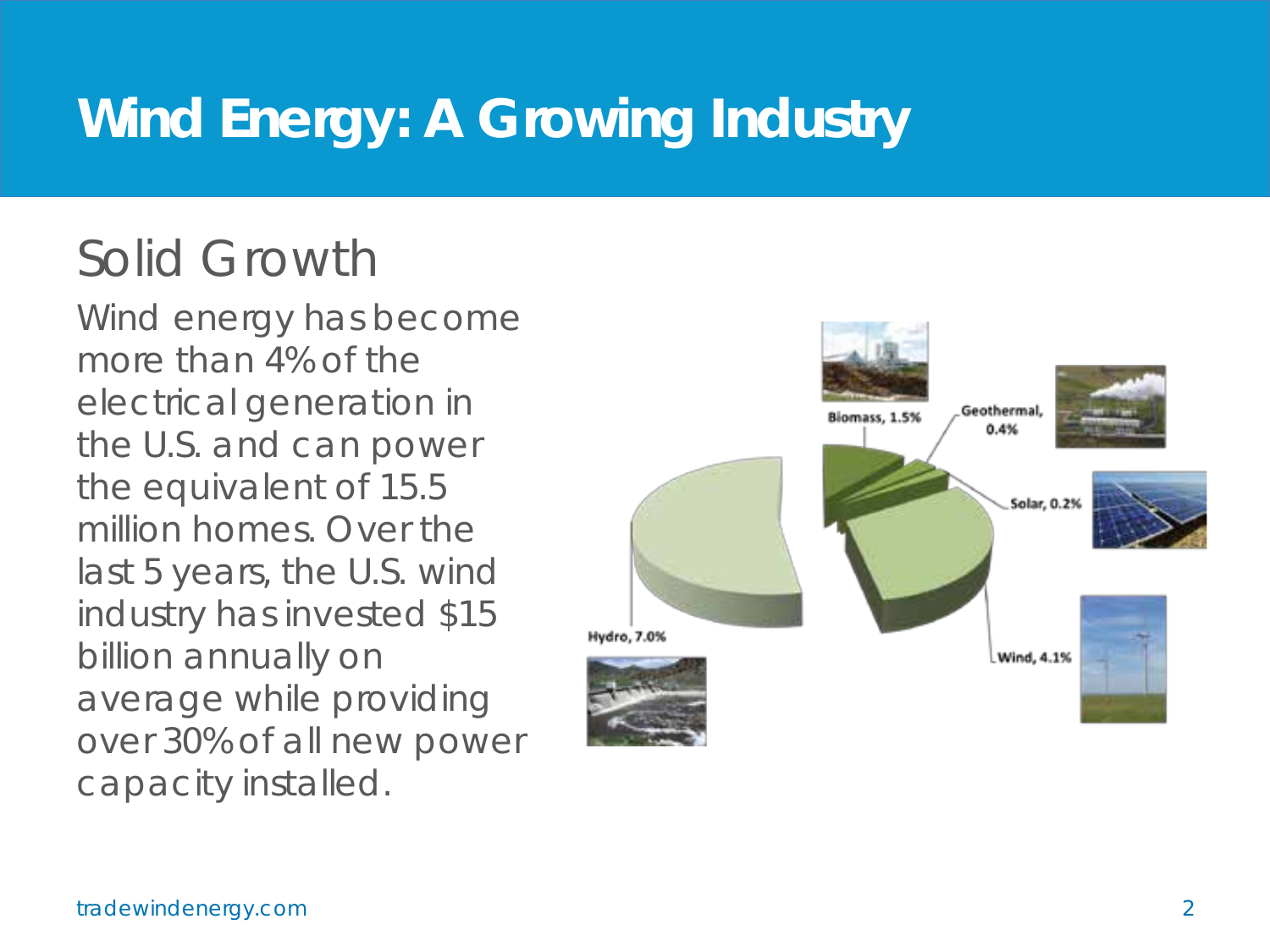### **Wind Energy: A Growing Industry**

#### Market Drivers

- Rising Fuel Price and **Uncertainty**
- Declining Wind Costs
- Federal and State Policies & Incentives
- Local Economic Development
- Environmental Stewardship
- Energy Security
- Consumer Demand

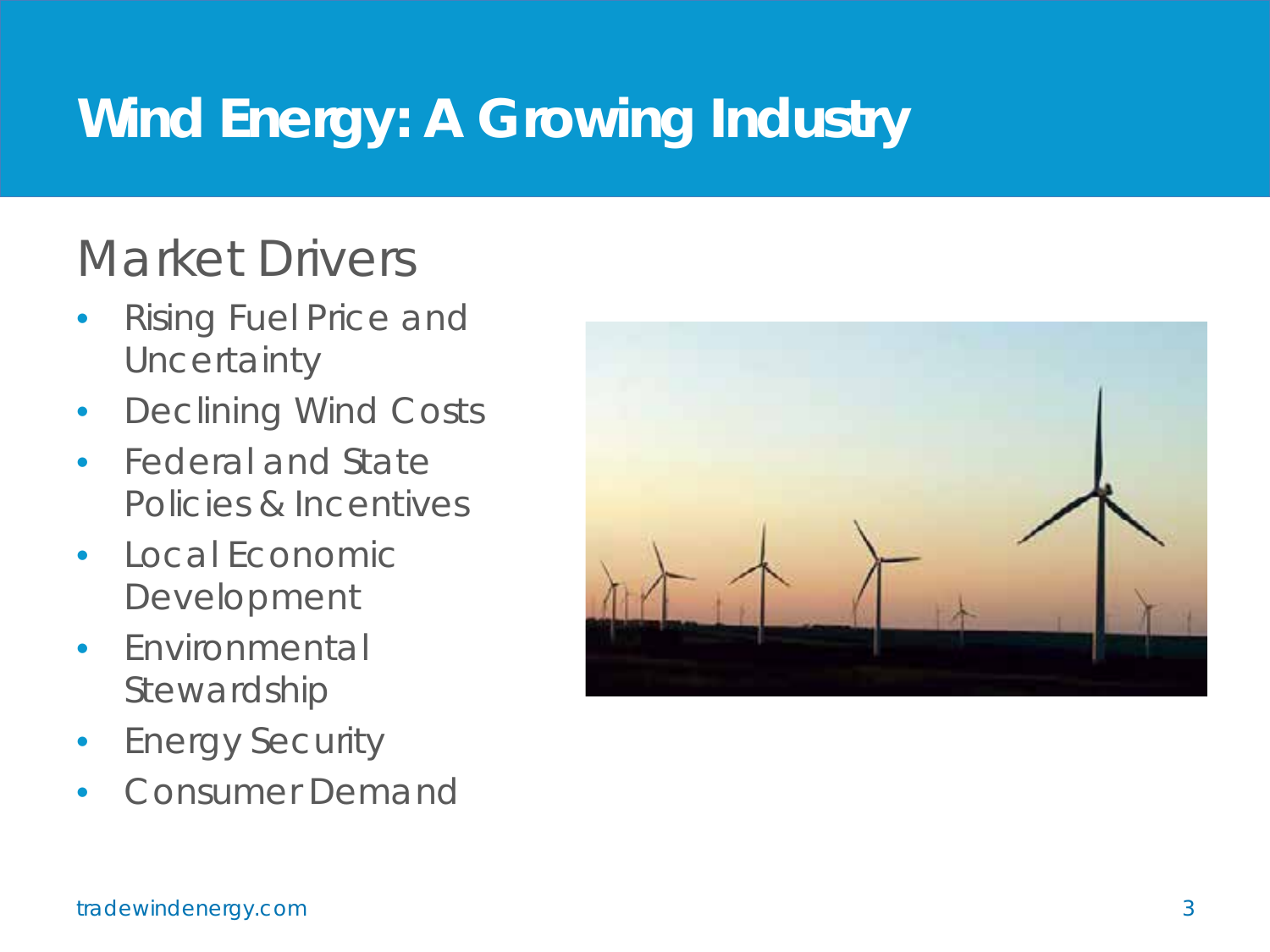#### **Wind Energy: Future Growth**



The environmental benefits of wind power coupled with its competitive economics will continue to drive the expansion of wind power in the US.

Smoky Hills Wind Farm

Current percentage of US electricity generated by wind power.

Approximate amount of US electricity generated by wind power as called for by 2020 in the most recent proposed Federal legislation.

Feasible limit of US electrical generation from wind power by 2030 as determined by the US Department of Energy without significant cost and reliability concerns.

Upper limit of the amount of energy wind can contribute to maintain a reliable electrical system without major advancements in technology.

**40%**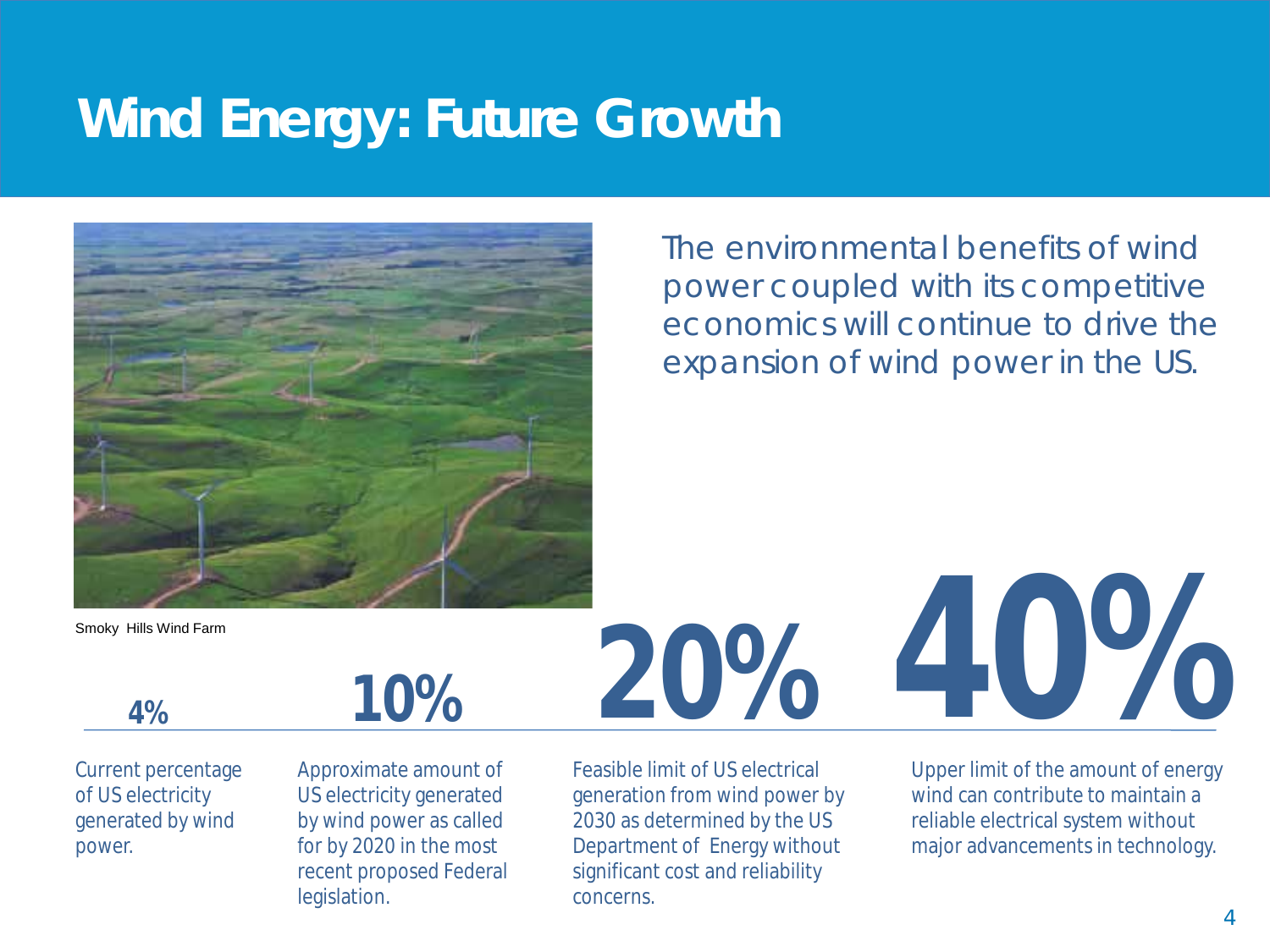### **Wind Energy: Future Growth**

### Responsible Development

With wind energy predicted to grow as much as 500% in the next 10-15 years, siting decisions will need to be made responsibly to maintain healthy stable growth.



EIA Projection for Additional Wind Build in 2025 for Cost-Effective CPP Compliance, By Regior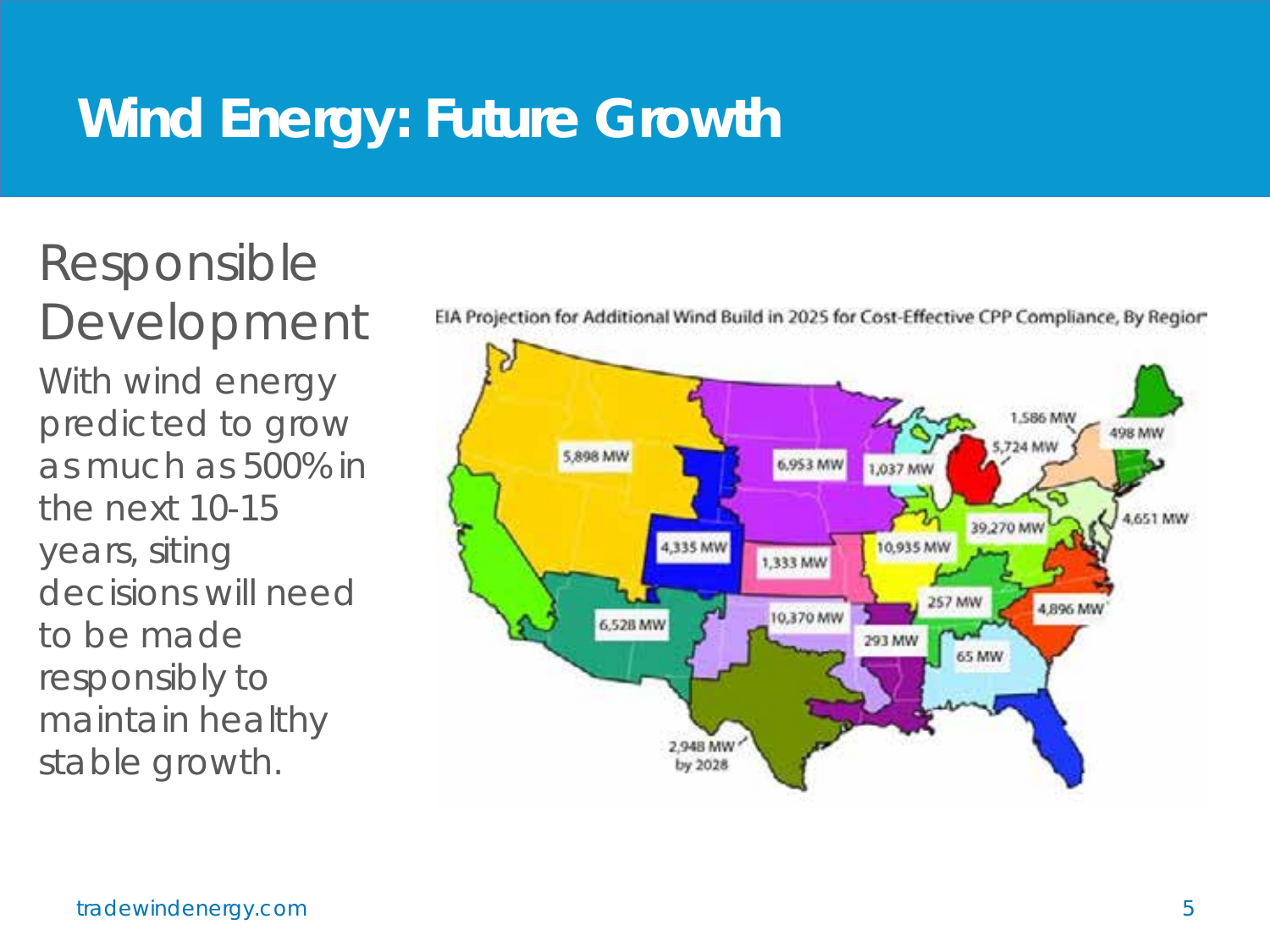### **Wind Energy: GIS Applications**

# Minimizing Impacts using GIS

### • **Siting**

– **Find the optimal sites based a growing number of stakeholders and sources** 

### • Development

– Develop responsibly by making project level efforts to avoid/minimize local impacts

### • Marketing

– Help policy makers and utilities understand the value of wind energy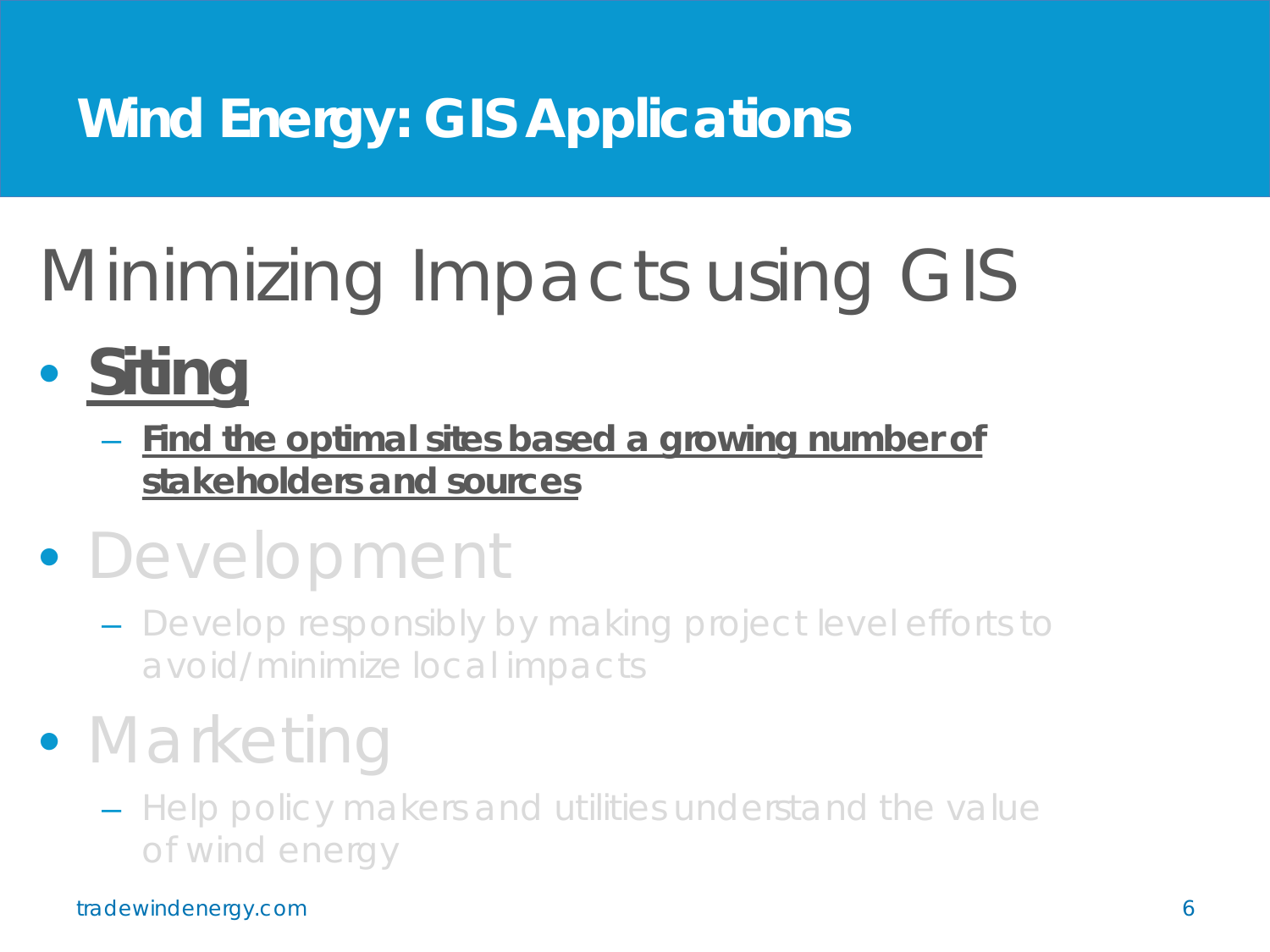Responsible Siting In the beginning…

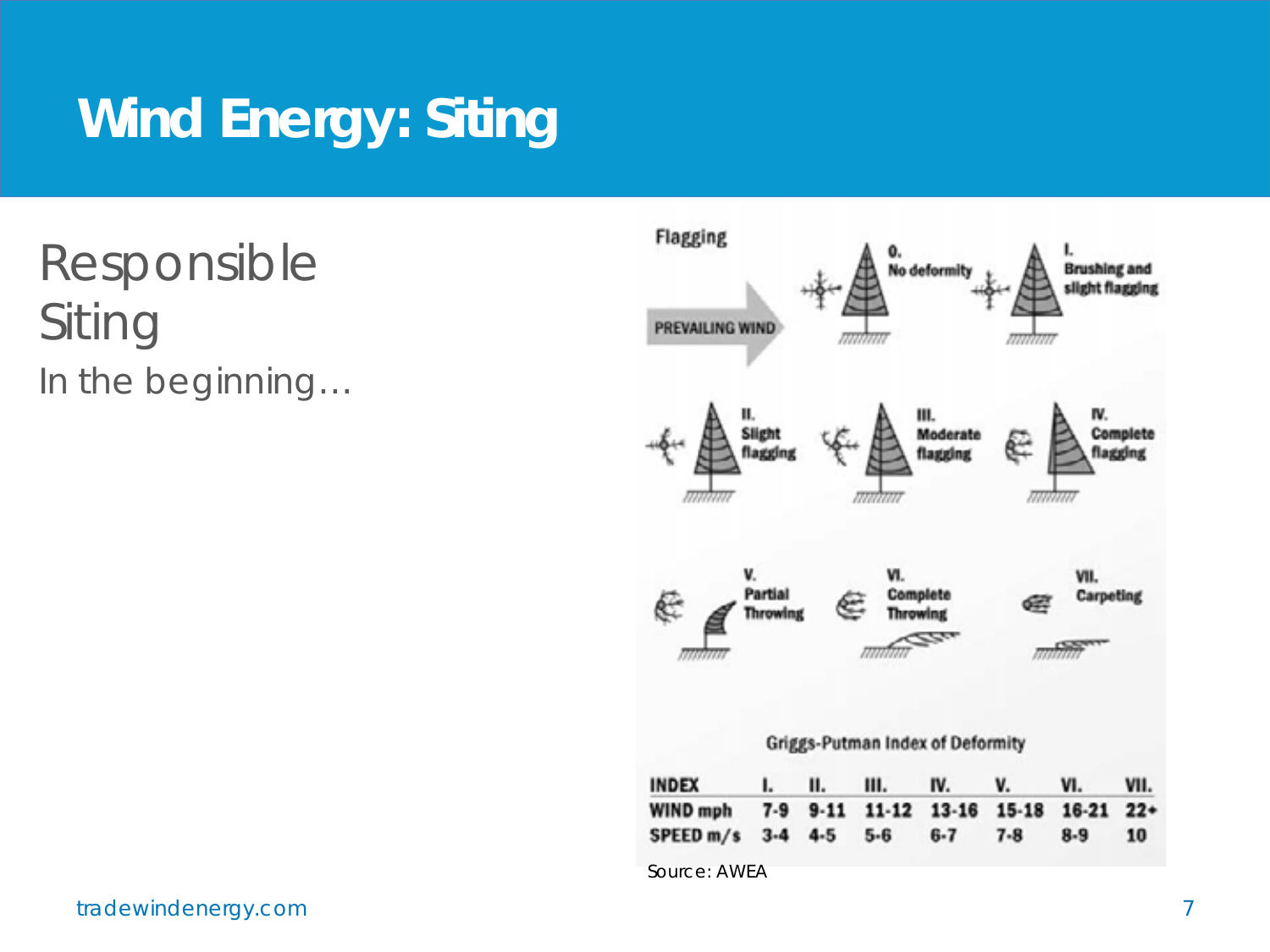Responsible Siting Mapping has become the premier siting tool.



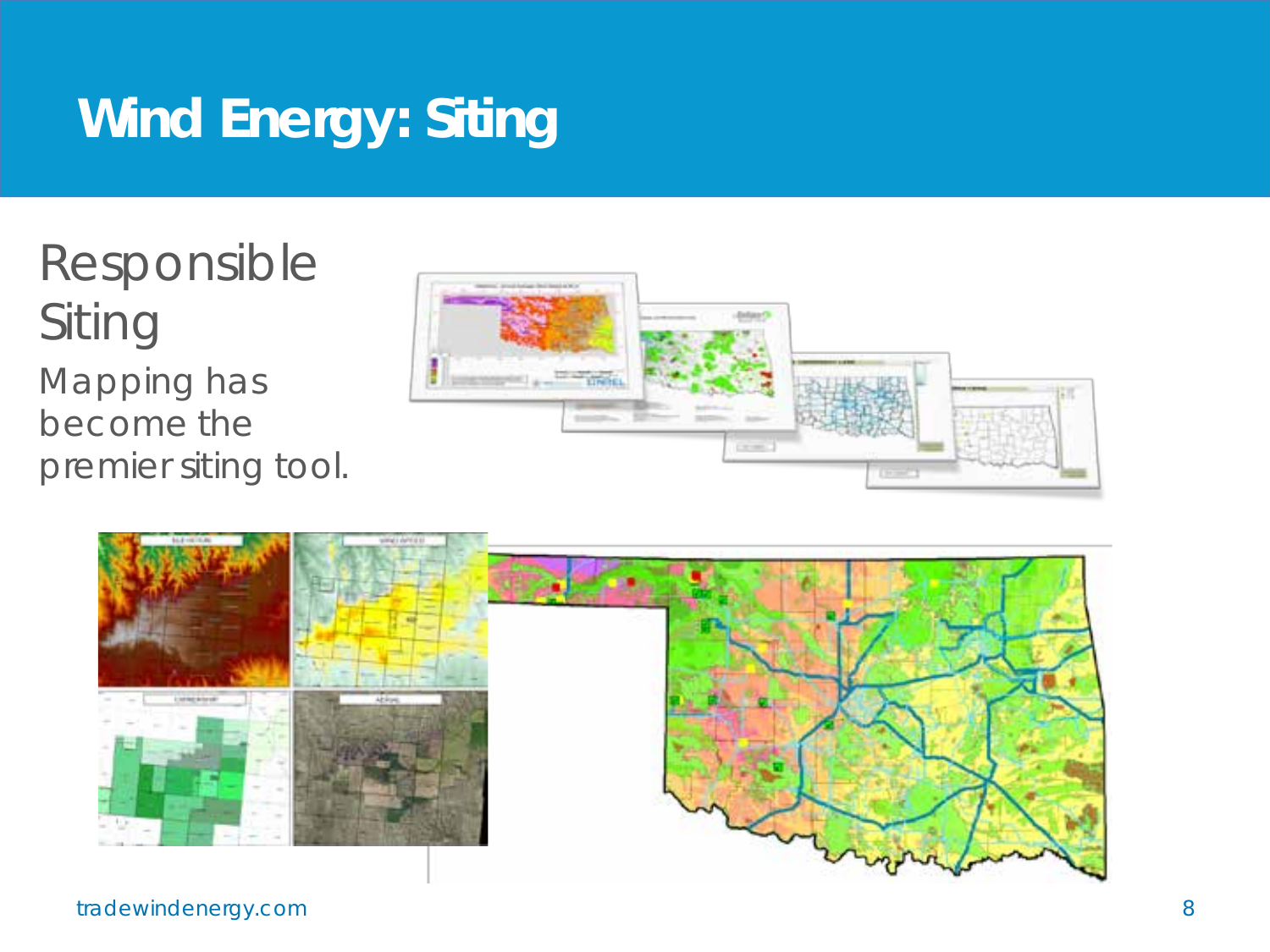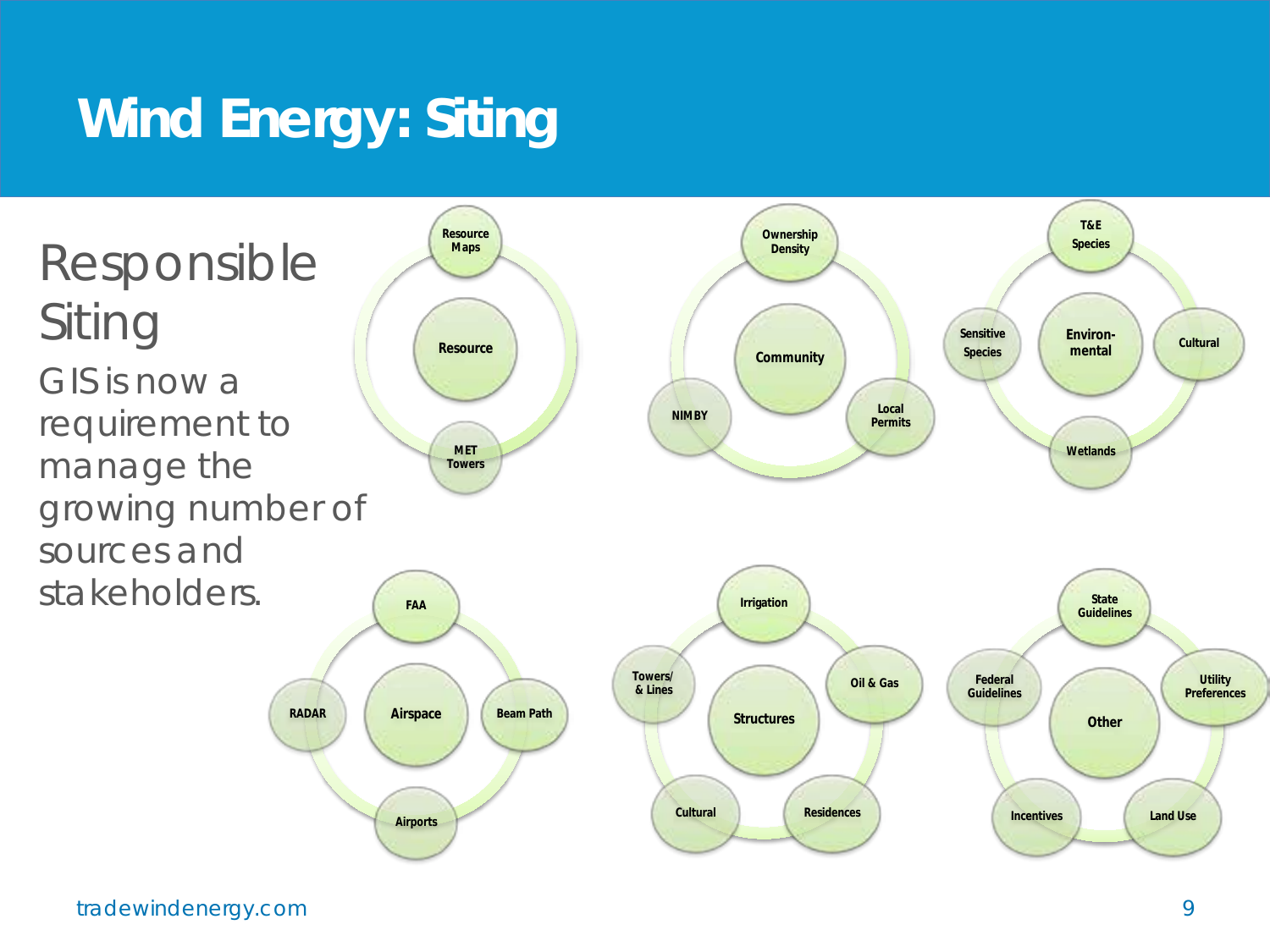### Responsible Siting

Unique/new siting map products are being created to facilitate decision making ranging from the field to the board room.

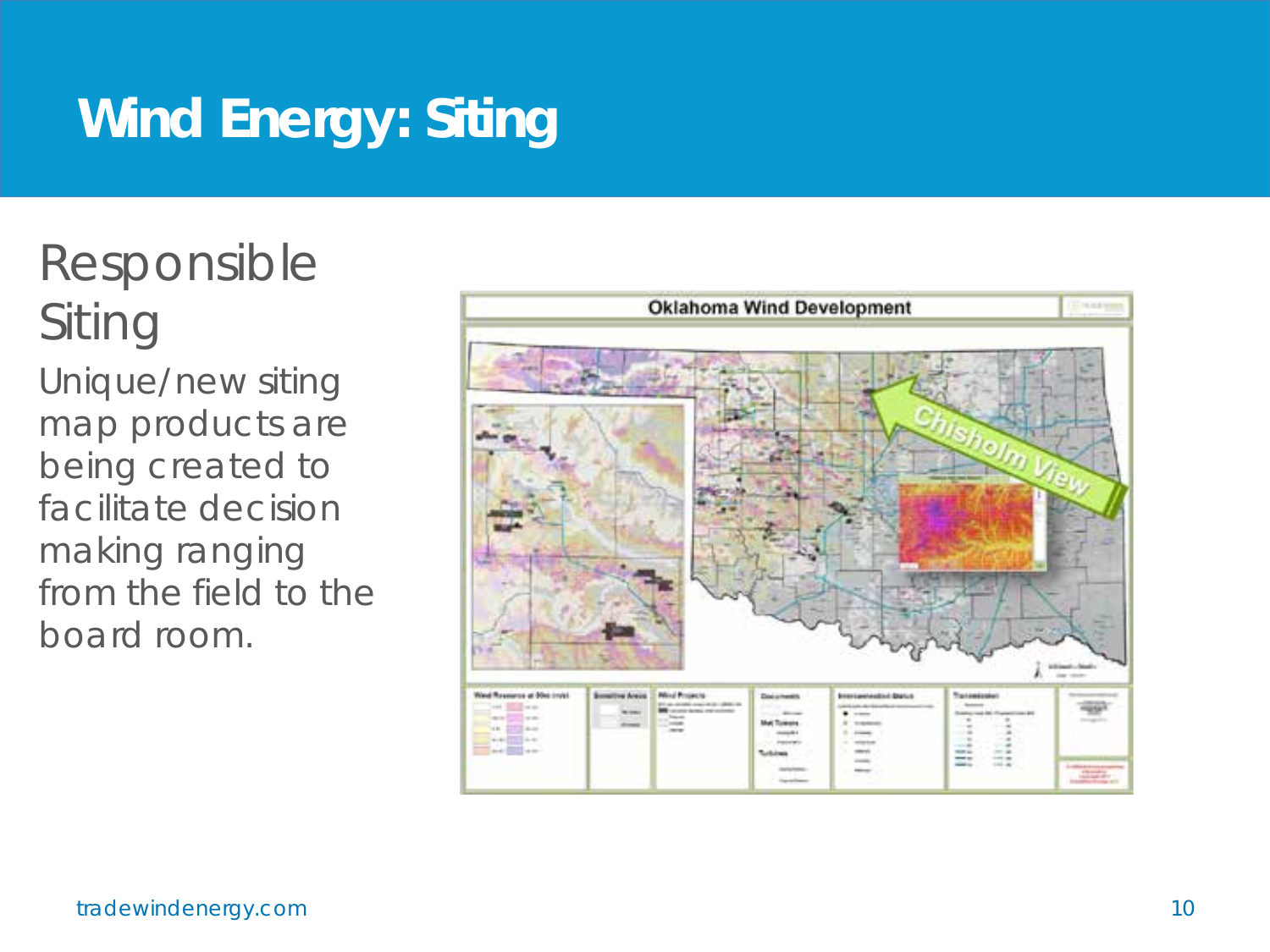Responsible Siting Gathering and sharing GIS siting data has become streamlined.

- **Mobile**
- Web
- Desktop
- **Server**

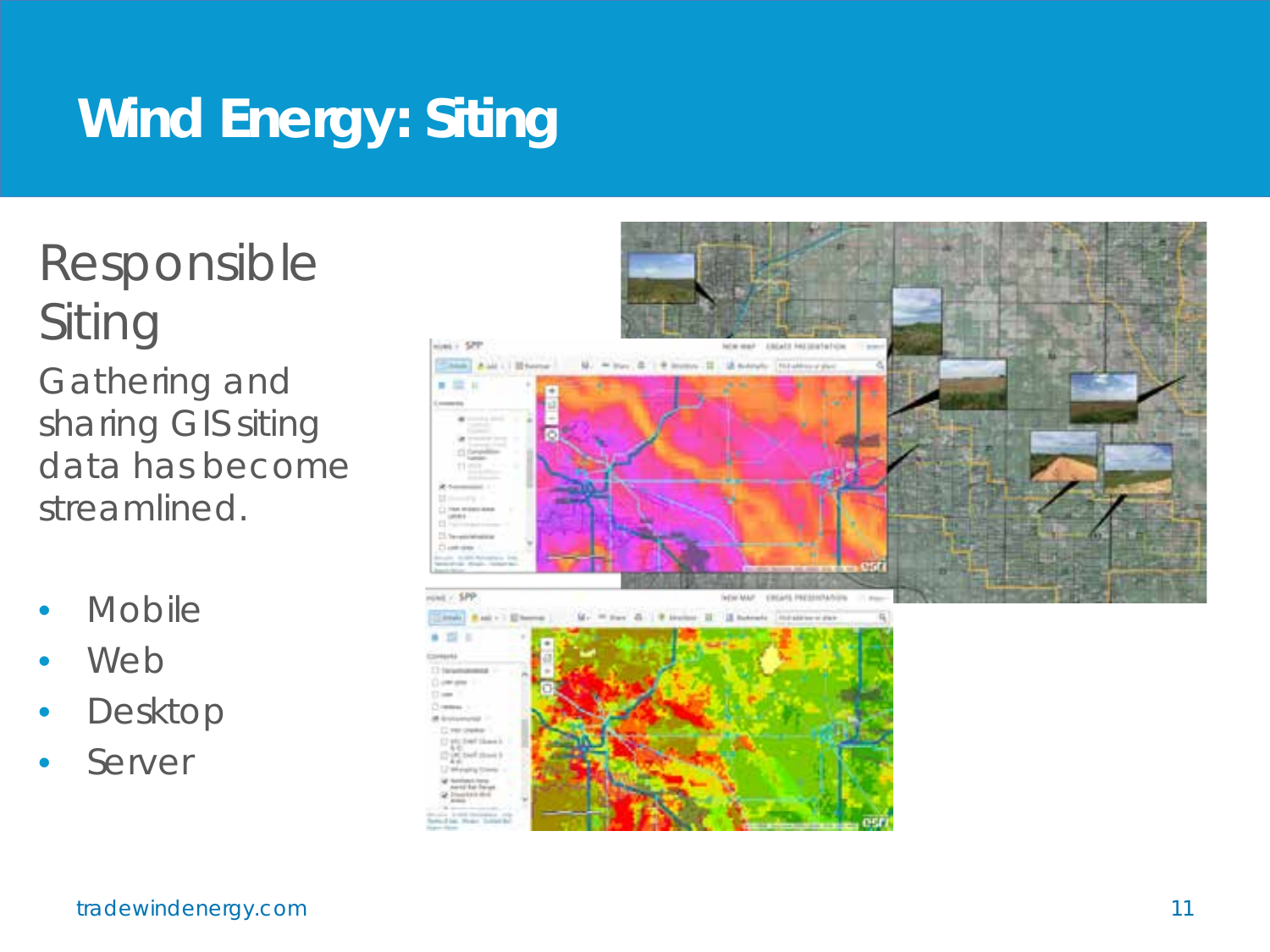### **Wind Energy: GIS Applications**

# Minimizing Impacts using GIS

### • Siting

– Find the optimal sites based a growing number of stakeholders and sources

### • **Development**

– **Develop responsibly by making project level efforts to avoid/minimize local impacts**

### • Marketing

– Help policy makers and utilities understand the value of wind energy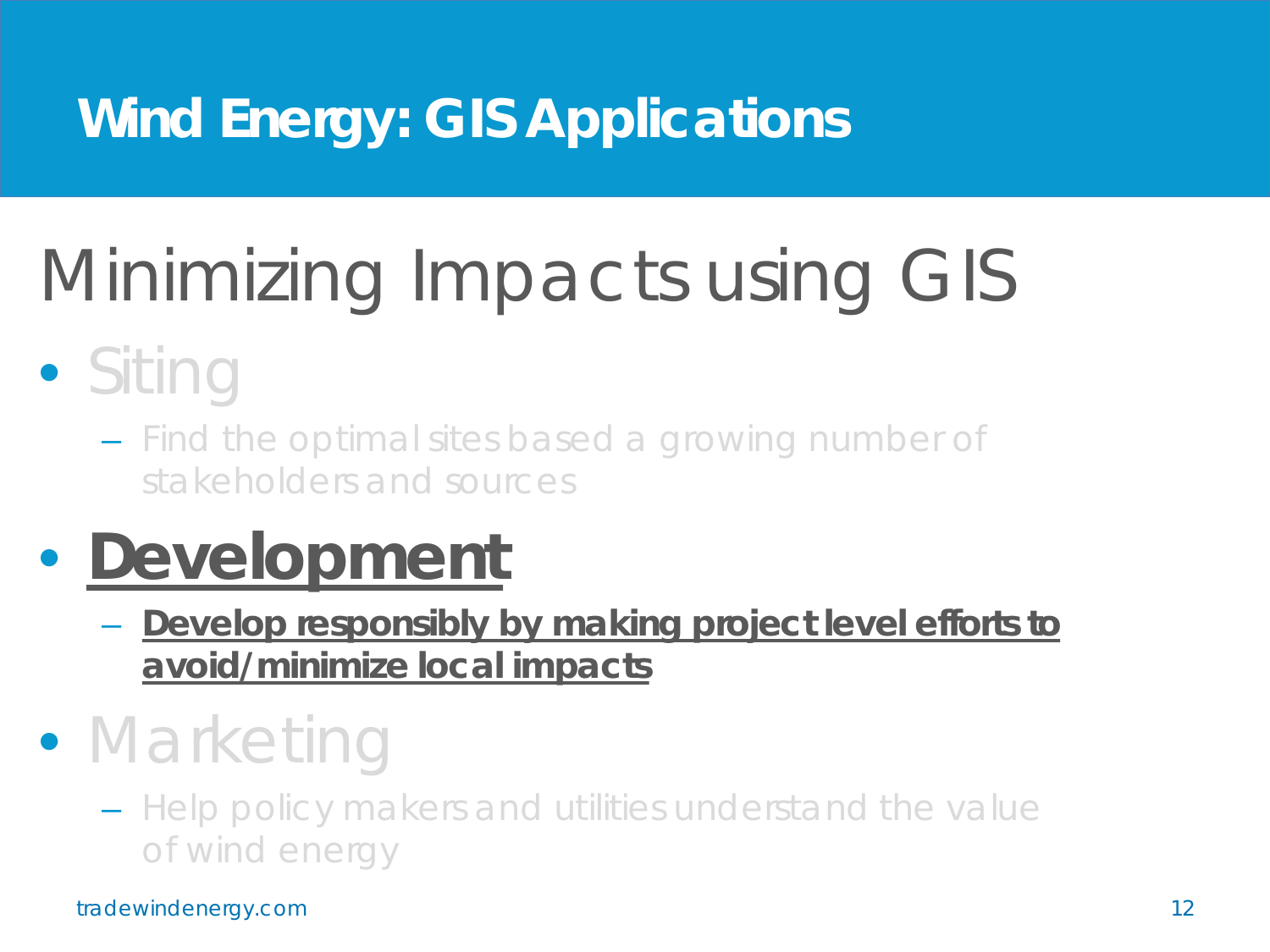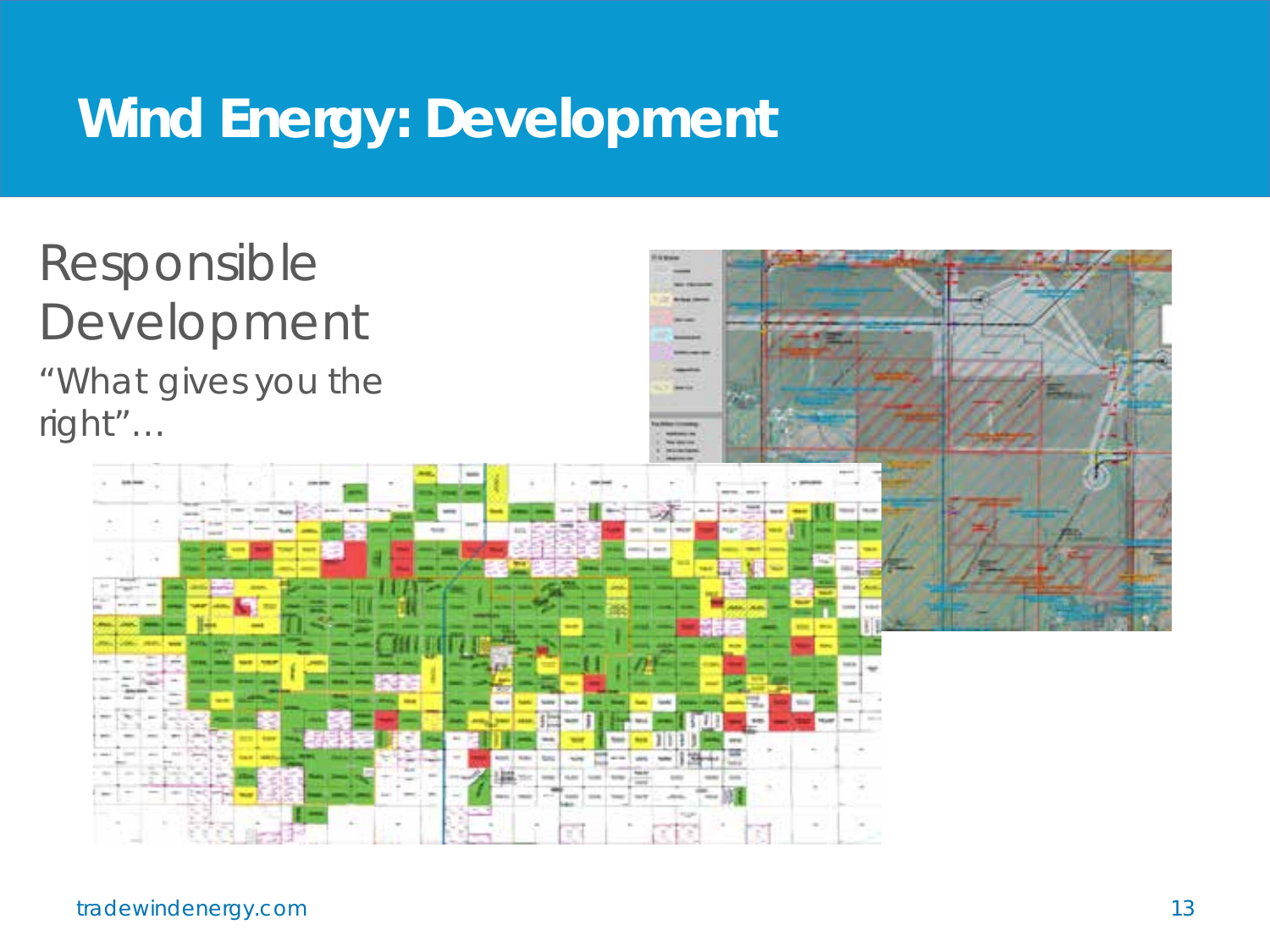### Responsible Development

Geo-processing has become common in the development process.

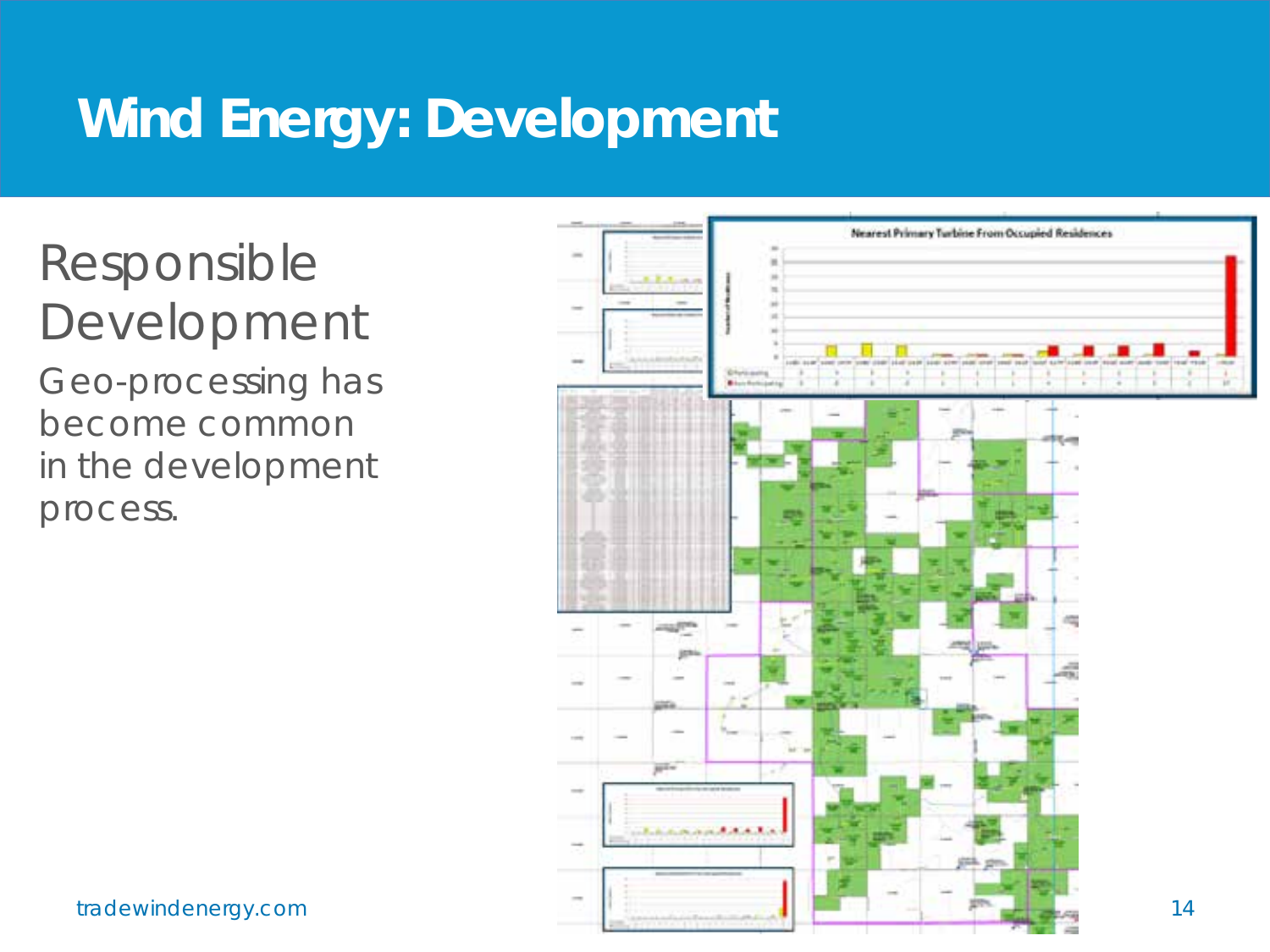### Responsible Development

Keeping track of ALL project level spatial constraints requires multiple GIS competencies including data management and a multi-user database environment.

| <b>Constraint Buffer Detail</b> |  |  |  |
|---------------------------------|--|--|--|
|                                 |  |  |  |
|                                 |  |  |  |
|                                 |  |  |  |
|                                 |  |  |  |
|                                 |  |  |  |
|                                 |  |  |  |
|                                 |  |  |  |
|                                 |  |  |  |
|                                 |  |  |  |
|                                 |  |  |  |

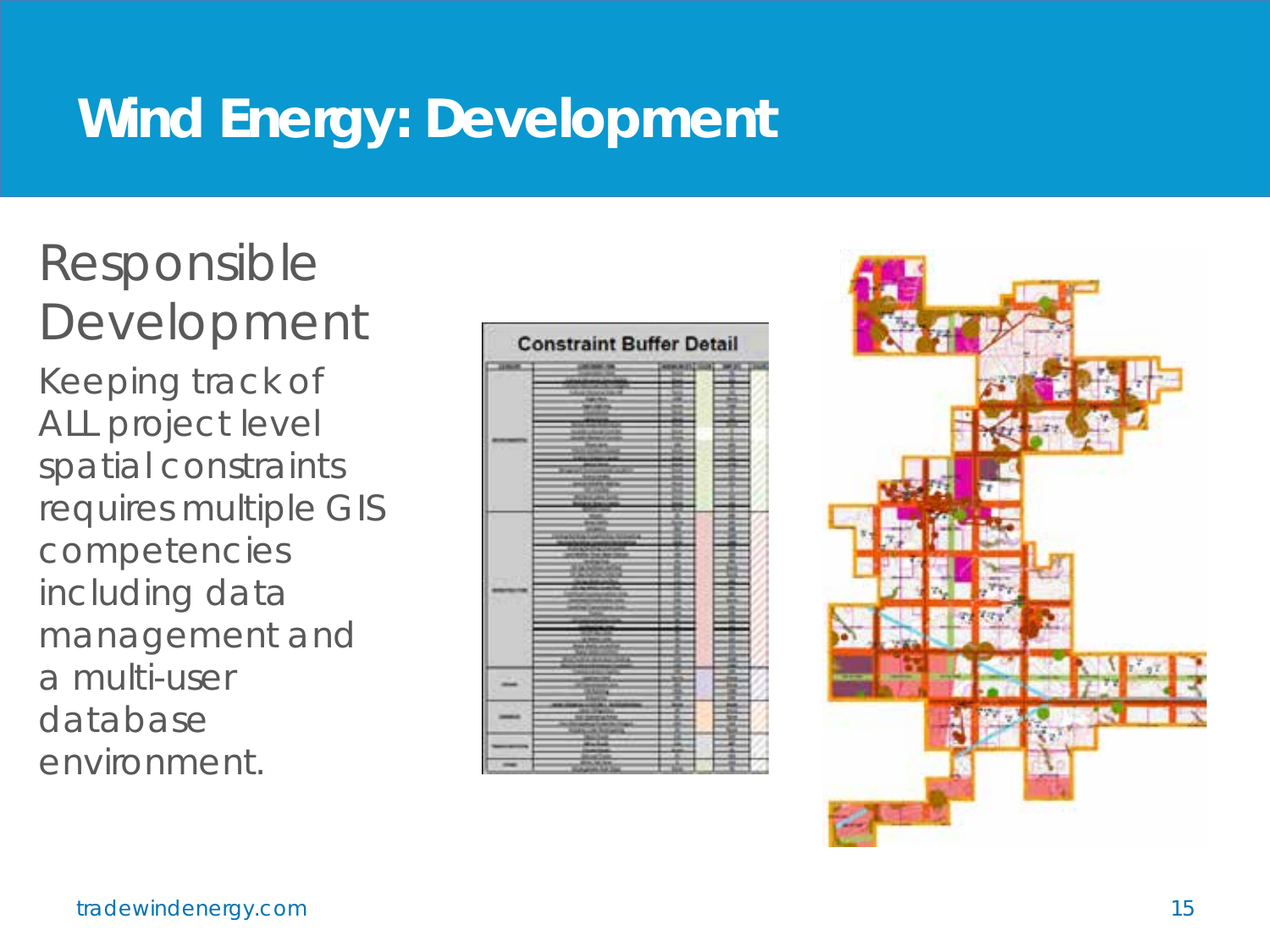Responsible Development GPS/Mobile GIS applications can aid in efficient field data collection for biological, cultural, and civil studies.

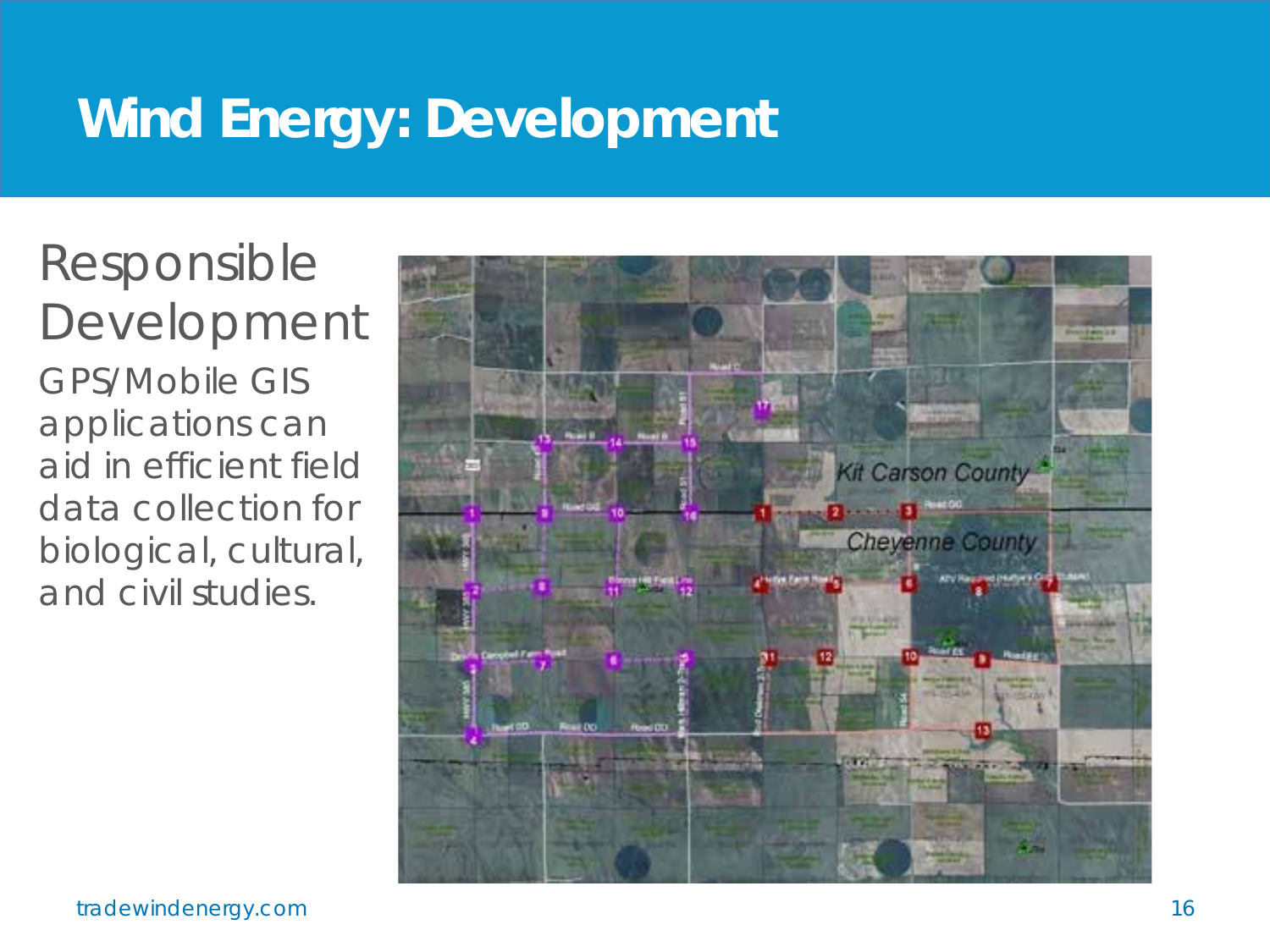### **Wind Energy: GIS Applications**

# Minimizing Impacts

## • Siting

– Find the optimal sites based a growing number of stakeholders and sources

### • Development

– Develop responsibly by making project level efforts to avoid/minimize local impacts

## • **Marketing**

– **Help policy makers and utilities understand the value of wind energy**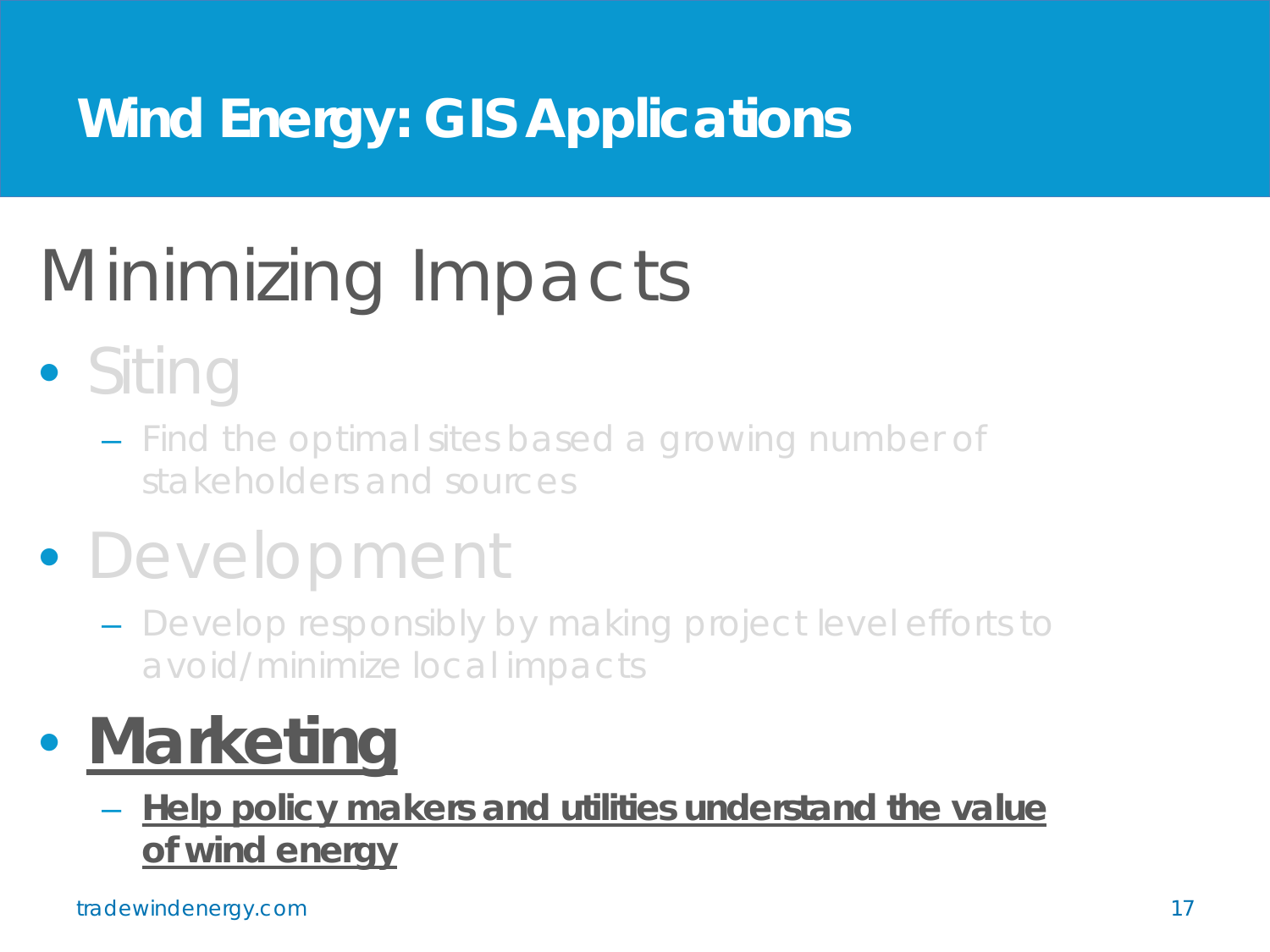### **Wind Energy: Marketing**

Responsible Marketing GIS can help demonstrate industry and community concerns.

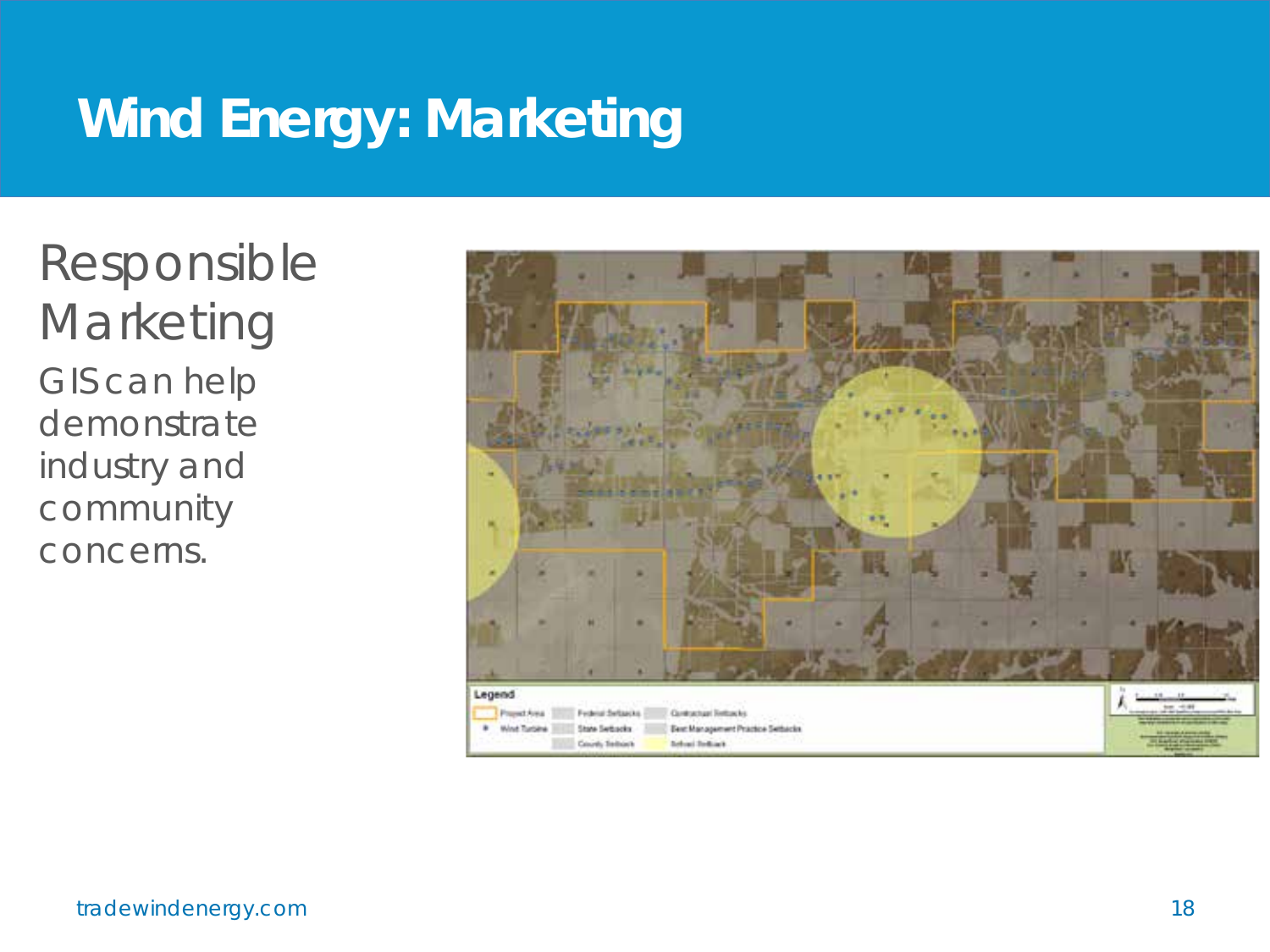### **Wind Energy: Marketing**

### Responsible Marketing

Advanced analysis can illuminate the benefits of mitigation measures.